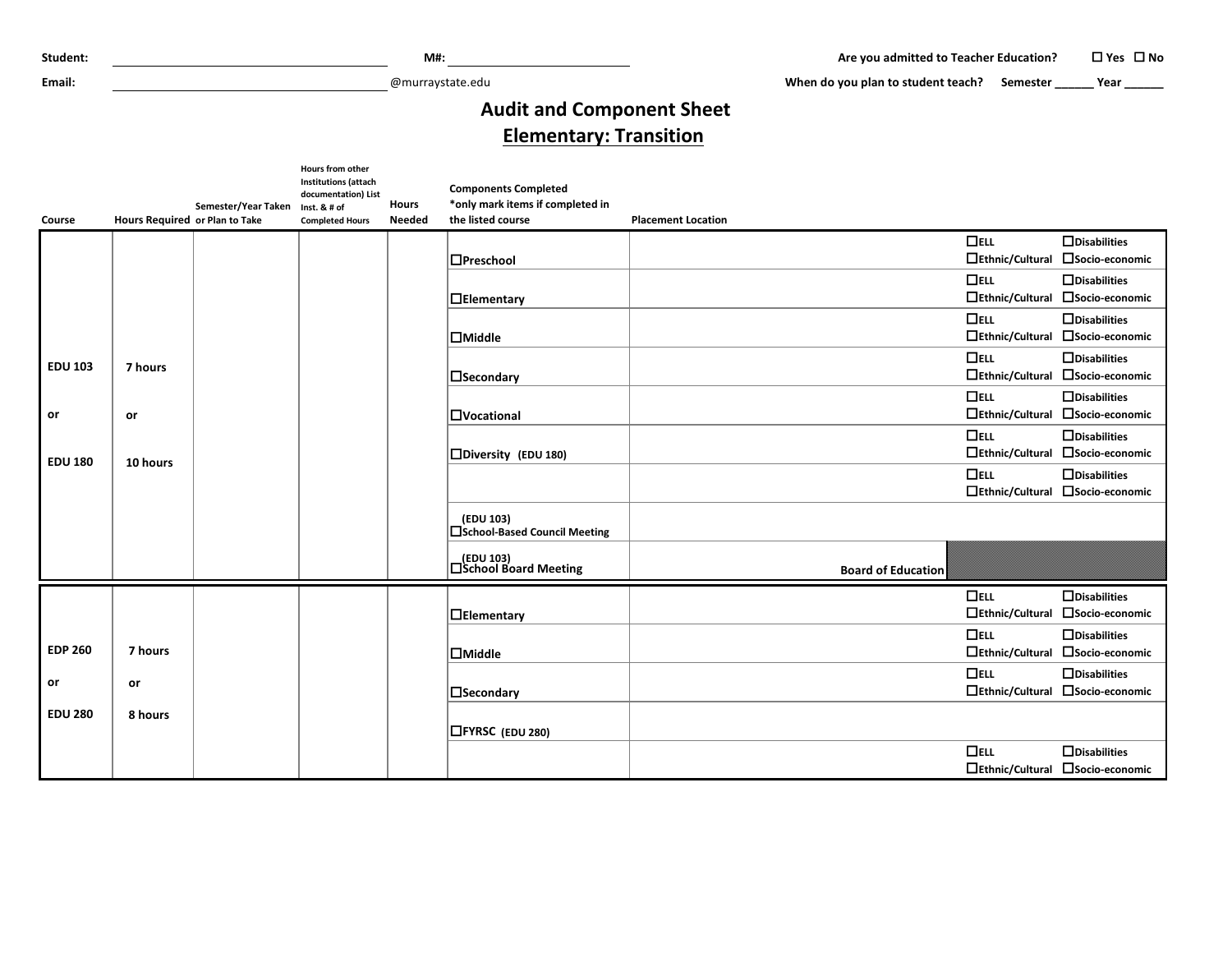|                                           |                                                              |                                  | <b>Hours from other</b><br><b>Institutions (attach</b> |               | <b>Components Completed</b>      |                                                 |                                                               |
|-------------------------------------------|--------------------------------------------------------------|----------------------------------|--------------------------------------------------------|---------------|----------------------------------|-------------------------------------------------|---------------------------------------------------------------|
|                                           |                                                              | Semester/Year Taken Inst. & # of | documentation) List                                    | <b>Hours</b>  | *only mark items if completed in |                                                 |                                                               |
| Course                                    | Hours Required or Plan to Take                               |                                  | <b>Completed Hours</b>                                 | <b>Needed</b> | the listed course                | <b>Placement Location</b>                       |                                                               |
| <b>EDU 303</b><br>(not offered after F18) | 6 hours                                                      |                                  |                                                        |               | $\Box$ PLC (EDU 303)             |                                                 |                                                               |
| <u>and</u><br><b>SED 300</b>              | and<br>7 hours                                               |                                  |                                                        |               | □FRYSC (SED 300)                 |                                                 |                                                               |
| <u>and</u>                                | and                                                          |                                  |                                                        |               | □Diversity (SED 300)             | $\Box$ ELL<br>$\Box$ Ethnic/Cultural            | $\Box$ Disabilities<br>□Socio-economic                        |
| <b>ELE 383</b><br>(not offered after F18) | 5 hours                                                      |                                  |                                                        |               | $\Box$ PLC (ELE 383)             |                                                 |                                                               |
| OR                                        |                                                              |                                  |                                                        |               |                                  |                                                 |                                                               |
|                                           |                                                              |                                  |                                                        |               | $\square$ PLC                    |                                                 |                                                               |
| <b>EDU 380</b><br>(beginning F18)         | 10 hours                                                     |                                  |                                                        |               | □ Assist Teachers                | $D$ ELL<br>$\Box$ Ethnic/Cultural<br>$\Box$ ELL | $\Box$ Disabilities<br>□Socio-economic<br>$\Box$ Disabilities |
|                                           |                                                              |                                  |                                                        |               | $\Box$ Tutor RTI                 | $\Box$ Ethnic/Cultural<br>$\Box$ ELL            | □Socio-economic<br>$\Box$ Disabilities                        |
|                                           |                                                              |                                  |                                                        |               |                                  |                                                 | □Ethnic/Cultural □Socio-economic                              |
| <b>EDU 403</b>                            | 3 hours                                                      |                                  |                                                        |               | □School-Based Council Meeting    |                                                 |                                                               |
| (not offered after F18)                   |                                                              |                                  |                                                        |               | □School Board Meeting            | <b>Board of Education</b>                       |                                                               |
| <b>ELE 311</b>                            | 5 hours<br>or 0 hrs<br>(beginning S19)                       |                                  |                                                        |               |                                  | $\Box$ ELL                                      | $\Box$ Disabilities<br>□Ethnic/Cultural □Socio-economic       |
| <b>ELE 390</b>                            | 6 hours<br>or 0 hrs<br>(beginning S19)                       |                                  |                                                        |               | □Tutor Students                  | $\Box$ ELL                                      | $\Box$ Disabilities<br>□Ethnic/Cultural □Socio-economic       |
| <b>ELE 304</b><br>or<br><b>ELE 414</b>    | 21 hours<br>or 0 hrs<br>(beginning S19)                      |                                  |                                                        |               |                                  | $\Box$ ELL                                      | $\Box$ Disabilities<br>□Ethnic/Cultural □Socio-economic       |
| <b>ELE 305</b><br>or<br><b>REA 405</b>    | 21 hours<br>or 0 hrs<br>(beginning S19)                      |                                  |                                                        |               |                                  | $\Box$ ELL                                      | $\Box$ Disabilities<br>□Ethnic/Cultural □Socio-economic       |
| <b>ELE 307</b>                            | 21 hours<br>(through S18)                                    |                                  |                                                        |               |                                  | $\Box$ ELL                                      | $\Box$ Disabilities<br>□Ethnic/Cultural □Socio-economic       |
| OR                                        |                                                              |                                  |                                                        |               |                                  |                                                 |                                                               |
| <b>REA 404</b>                            | 21 hours<br>(F18 only)<br>$or$<br>0 hours<br>(beginning S19) |                                  |                                                        |               |                                  | $\Box$ ELL                                      | $\Box$ Disabilities<br>□Ethnic/Cultural □Socio-economic       |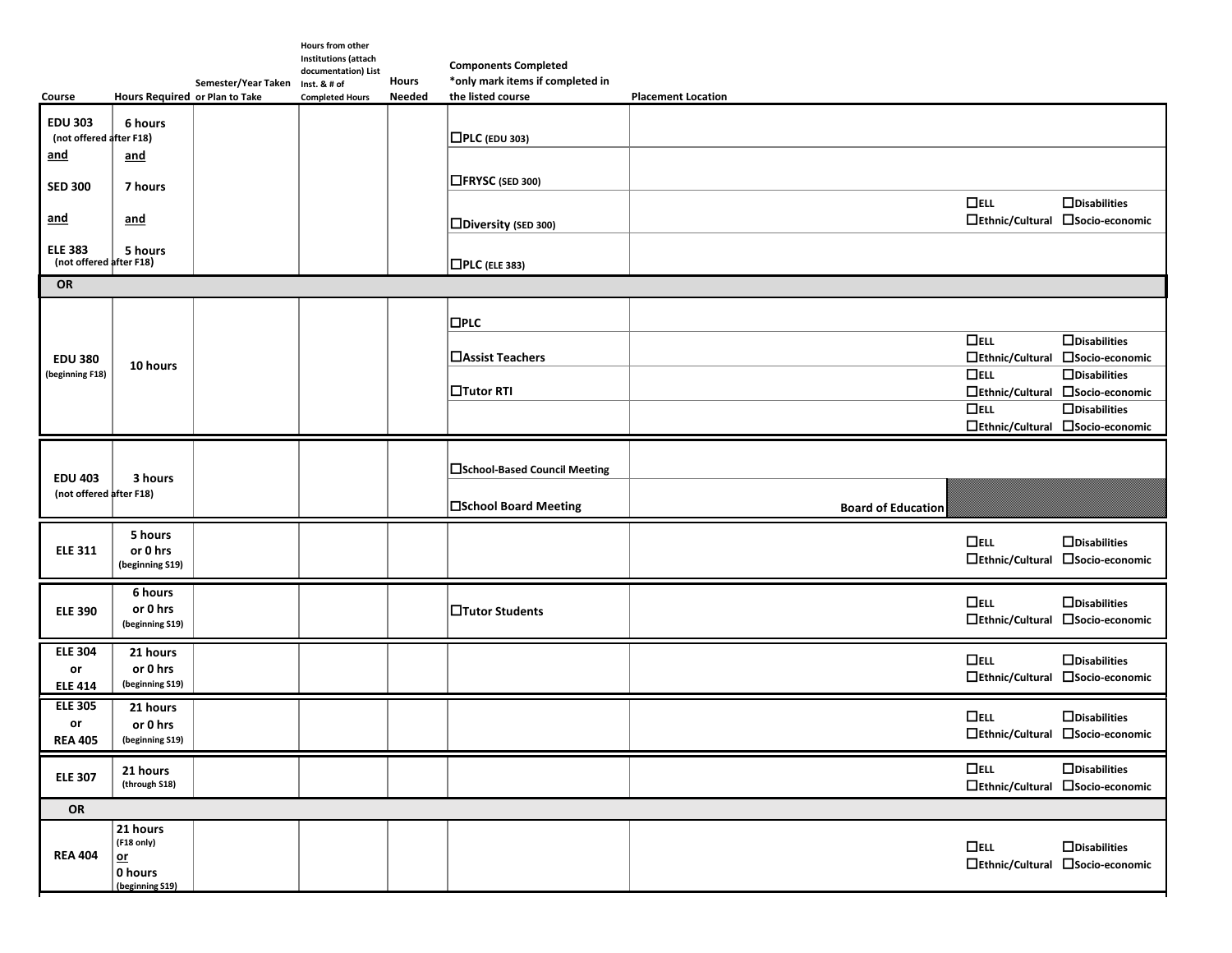| Course                                 | Hours Required or Plan to Take                                    | Semester/Year Taken | Hours from other<br><b>Institutions (attach</b><br>documentation) List<br>Inst. & # of<br><b>Completed Hours</b> | <b>Hours</b><br><b>Needed</b> | <b>Components Completed</b><br>*only mark items if completed in<br>the listed course | <b>Placement Location</b> |                                      |                                                         |
|----------------------------------------|-------------------------------------------------------------------|---------------------|------------------------------------------------------------------------------------------------------------------|-------------------------------|--------------------------------------------------------------------------------------|---------------------------|--------------------------------------|---------------------------------------------------------|
| <b>REA 306</b>                         | 21 hours<br>(through S18)                                         |                     |                                                                                                                  |                               | $\Box$ Interaction with families                                                     |                           | $\Box$ ELL                           | $\Box$ Disabilities<br>□Ethnic/Cultural □Socio-economic |
| OR                                     |                                                                   |                     |                                                                                                                  |                               |                                                                                      |                           |                                      |                                                         |
| <b>REA 406</b>                         | 21 hours<br>(F18 only)<br><u>or</u><br>0 hours<br>(beginning S19) |                     |                                                                                                                  |                               | $\Box$ Interaction with families                                                     |                           | $\Box$ ELL                           | $\Box$ Disabilities<br>□Ethnic/Cultural □Socio-economic |
| <b>ELE 400</b><br>or<br><b>ELE 415</b> | 20 hours<br>(through F18)<br>$o$<br>0 hours<br>(beginning S19)    |                     |                                                                                                                  |                               |                                                                                      |                           | $\Box$ ELL                           | $\Box$ Disabilities<br>□Ethnic/Cultural □Socio-economic |
| <b>ELE 401</b>                         | 15 hours<br>(through S18)                                         |                     |                                                                                                                  |                               | $\Box$ ELL (ELE 401)                                                                 |                           | $\Box$ ELL<br>$\Box$ Ethnic/Cultural | $\Box$ Disabilities<br>□Socio-economic                  |
| OR                                     |                                                                   |                     |                                                                                                                  |                               |                                                                                      |                           |                                      |                                                         |
| <b>ELE 411</b>                         | 15 hours<br>(F18 only)<br>or 0 hours<br>(beginning S19)           |                     |                                                                                                                  |                               |                                                                                      |                           | $\Box$ ELL                           | $\Box$ Disabilities<br>□Ethnic/Cultural □Socio-economic |
| <b>ELE 402</b>                         | 15 hours<br>(through S18)                                         |                     |                                                                                                                  |                               |                                                                                      |                           | $\overline{\Box}$                    | $\Box$ Disabilities<br>□Ethnic/Cultural □Socio-economic |
| OR                                     |                                                                   |                     |                                                                                                                  |                               |                                                                                      |                           |                                      |                                                         |
| <b>ELE 413</b>                         | 15 hours<br>(F18 only)<br>or 0 hours<br>(beginning S19)           |                     |                                                                                                                  |                               |                                                                                      |                           | $\Box$ ELL                           | $\Box$ Disabilities<br>□Ethnic/Cultural □Socio-economic |
| <b>REA 412</b>                         | 20 hours<br>(through F18)<br>or 0 hours<br>(beginning S19)        |                     |                                                                                                                  |                               |                                                                                      |                           | $\Box$ ELL                           | $\Box$ Disabilities<br>□Ethnic/Cultural □Socio-economic |